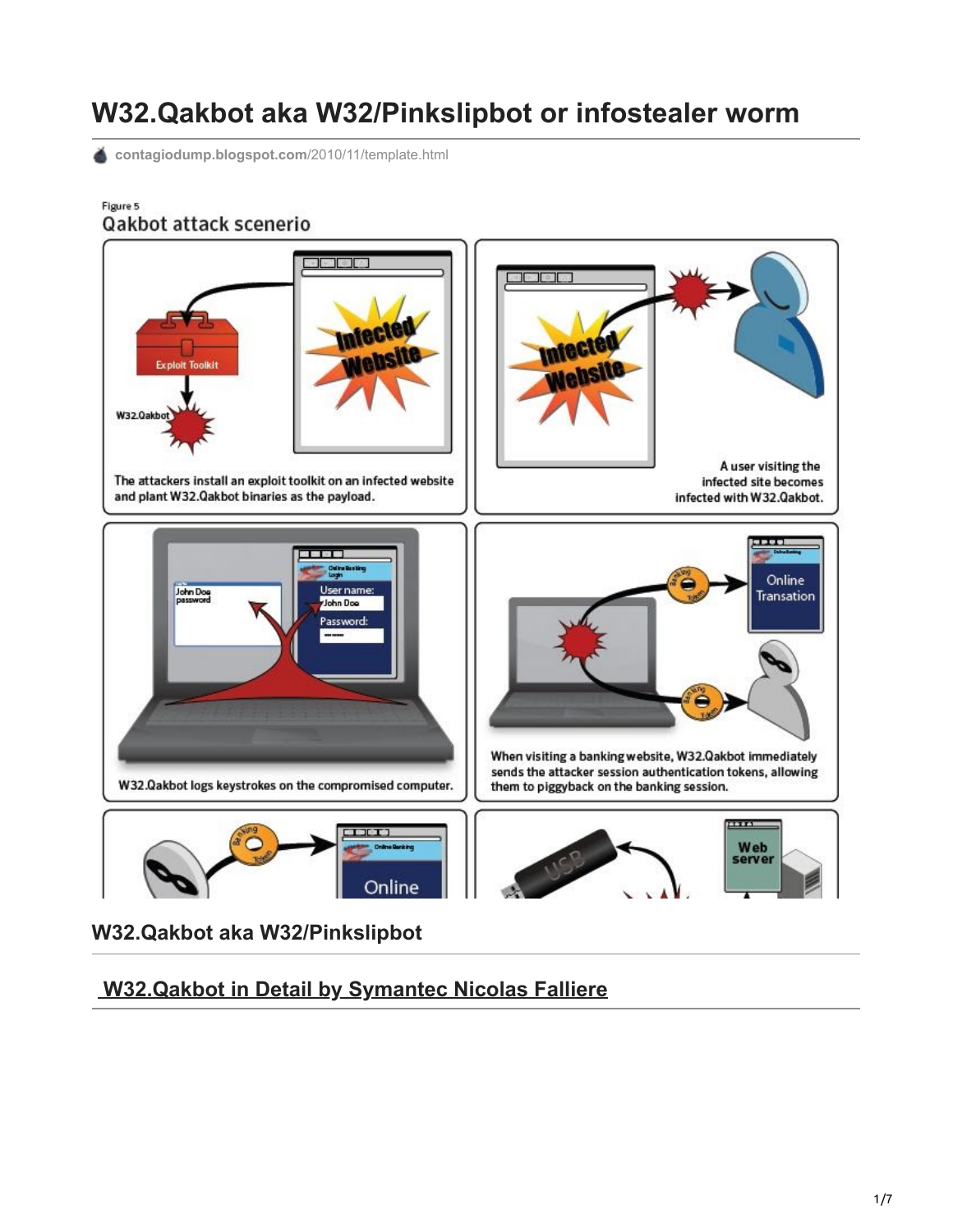**W32.Qakbot is a worm that has been seen spreading through network shares, removable drives, and infected webpages, and infecting computers since mid-2009. Its primary purpose is to steal online banking account information from compromised computers. The malware controllers use the stolen information to access client accounts within various financial service websites with the intent of moving currency to accounts from which they can withdraw funds. It employs a classic keylogger, but is unique in that it also steals active session authentication tokens and then piggy backs on the existing online banking sessions. It then quickly uses that information for malicious purposes.**

The following screenshot is from the paper you see above



# **General File Information**

MD5 076bc0533d63826e1e809ad9fcbe2fb8 SHA1 33d9b4a712c29304478da235f17cd28978a93d2f File size :55808 bytes Type: PE32 exe Distribution: mostly web (worm - spreads through shares, drives, webpages etc)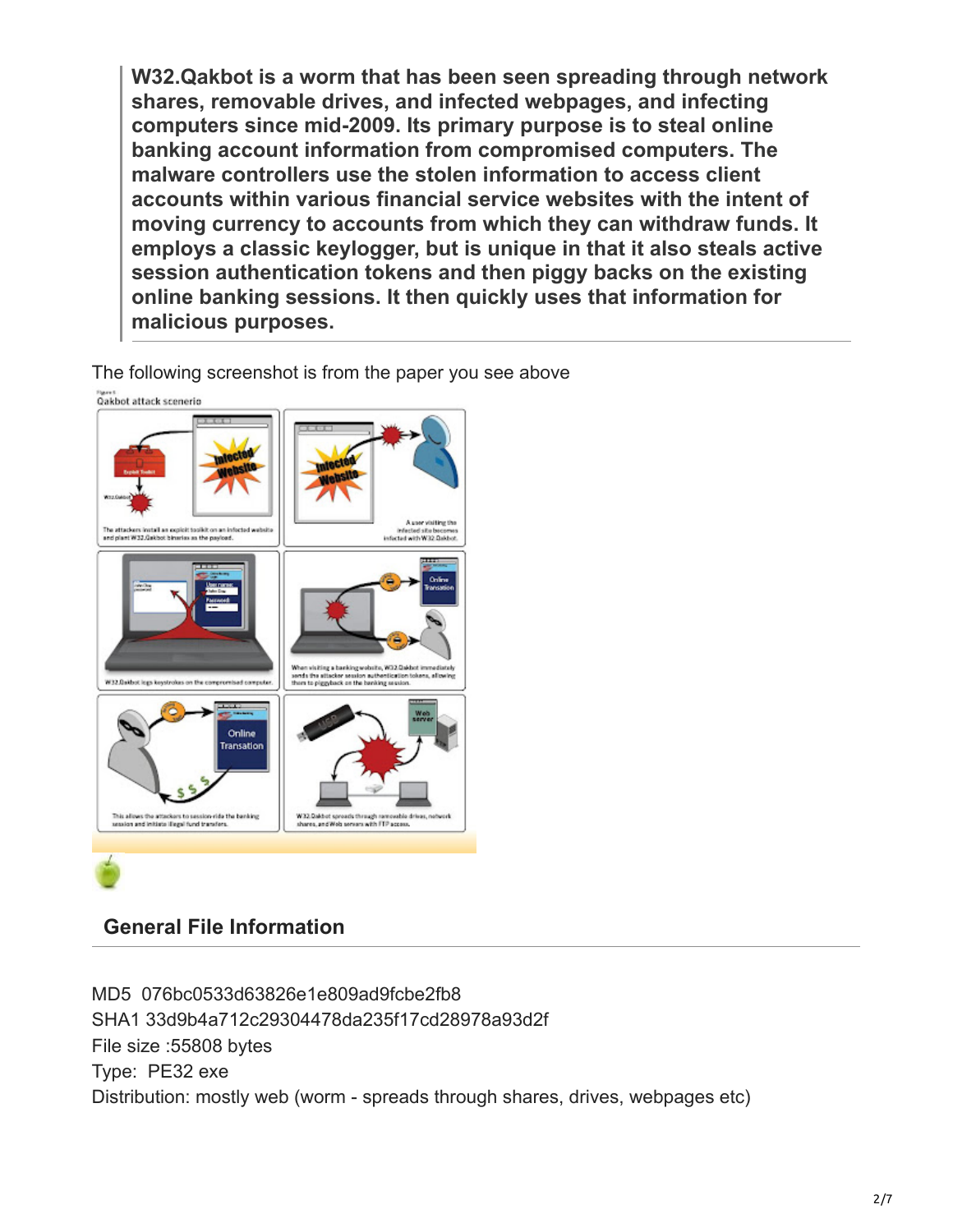MD5 120d845ac973b4a0cde2bc88d8530b3d SHA1 120d845ac973b4a0cde2bc88d8530b3d File size :87040 bytes Type: PE32 exe Distribution: mostly web (worm - spreads through shares, drives, webpages etc)

MD5 150d006eab34528e3305fbbb5ad82164 SHA1 551a9f3ce5b86cf77df90eda61be233c821be6b2 File size :267776 bytes Type: PE32 exe Distribution: mostly web (worm - spreads through shares, drives, webpages etc)

### **Download**

[Download -- as a password protected archive \(contact me if you need the password\) -](http://www.mediafire.com/?dwk46v47zu18a1l)

with many many thanks to  $Q_i$ 



**[Read more...](http://contagiodump.blogspot.com/2010/11/template.html#more)**

#### **Message Headers**

Received: (qmail 25793 invoked from network); 19 Nov 2010 08:53:27 -0000 Received: from msr19.hinet.net (HELO msr19.hinet.net) (168.95.4.119) by XXXXXXXXXXXX with SMTP; 19 Nov 2010 08:53:27 -0000 Received: from elizabethhamrickpc (61-222-104-222.HINET-IP.hinet.net [61.222.104.222]) by msr19.hinet.net (8.9.3/8.9.3) with ESMTP id QAA04206 for ; Fri, 19 Nov 2010 16:53:09 +0800 (CST) Reply-To: newscomeon@yahoo.com From: "Elizabeth Hamrick" To: XXXXXXXXXXXXXXXXXXXXXXXXXXXXX Subject: Event Invitation from The Heritage Foundation: The Implications of Taiwan's Big City **Elections** Date: Fri, 19 Nov 2010 16:53:09 +0800 Message-ID: MIME-Version: 1.0 Content-Type: multipart/mixed;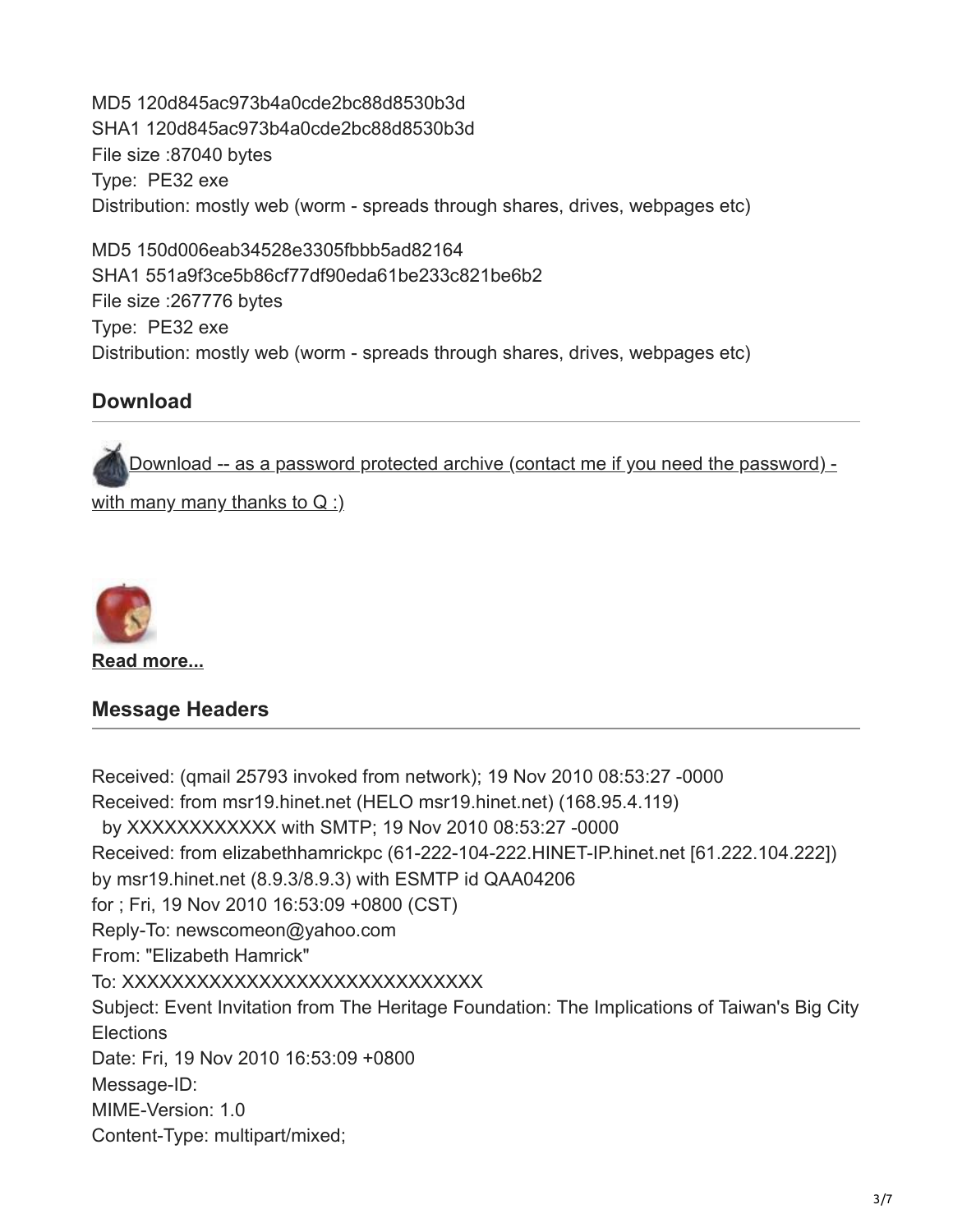boundary="----= NextPart 10111916482235810322685\_000" X-Priority: 3 X-Mailer: DreamMail 4.6.6.0



#### **Automated Scans**

File name: 076bc0533d63826e1e809ad9fcbe2fb8 http://www.virustotal.com/file-scan/report.html? [id=5a2bea474d7514e3250d6cdc45e29a67786c6c171281cabc947e147731ee1c14-](http://www.virustotal.com/file-scan/report.html?id=5a2bea474d7514e3250d6cdc45e29a67786c6c171281cabc947e147731ee1c14-1294163273) 1294163273 Submission date: 2011-01-04 17:47:53 (UTC) Result: 38 /41 (92.7%) Compact Print results Antivirus Version Last Update Result AhnLab-V3 2011.01.04.03 2011.01.04 Win-Trojan/Injector.55808.U AntiVir 7.11.1.24 2011.01.04 TR/PSW.Qbot.aff Antiy-AVL 2.0.3.7 2011.01.04 Trojan/Win32.Qbot.gen Avast 4.8.1351.0 2011.01.04 Win32:Oficla-BS Avast5 5.0.677.0 2011.01.04 Win32:Oficla-BS AVG 9.0.0.851 2011.01.04 PSW.Generic8.AJKY BitDefender 7.2 2011.01.04 Gen:Variant.Kazy.517 CAT-QuickHeal 11.00 2011.01.04 TrojanPSW.Qbot.aff Command 5.2.11.5 2011.01.04 W32/MalwareF.RPCP Comodo 7292 2011.01.04 Heur.Suspicious DrWeb 5.0.2.03300 2011.01.04 Trojan.DownLoader1.39437 eSafe 7.0.17.0 2011.01.02 Win32.GenVariant.Kaz eTrust-Vet 36.1.8080 2011.01.04 Win32/QakbotCryptor F-Prot 4.6.2.117 2011.01.04 W32/MalwareF.RPCP F-Secure 9.0.16160.0 2011.01.04 Gen:Variant.Kazy.517 Fortinet 4.2.254.0 2011.01.03 W32/Krypt.D!tr.dldr GData 21 2011.01.04 Gen:Variant.Kazy.517 Ikarus T3.1.1.90.0 2011.01.04 Trojan-PWS.Win32.Qbot K7AntiVirus 9.75.3435 2011.01.04 Password-Stealer McAfee 5.400.0.1158 2011.01.04 W32/Pinkslipbot.gen.w McAfee-GW-Edition 2010.1C 2011.01.04 W32/Pinkslipbot.gen.w Microsoft 1.6402 2011.01.04 Backdoor:Win32/Qakbot.gen!A NOD32 5759 2011.01.04 a variant of Win32/Kryptik.IMP Norman 6.06.12 2011.01.03 Qakbot.CU nProtect 2011-01-04.01 2011.01.04 Gen:Variant.Kazy.517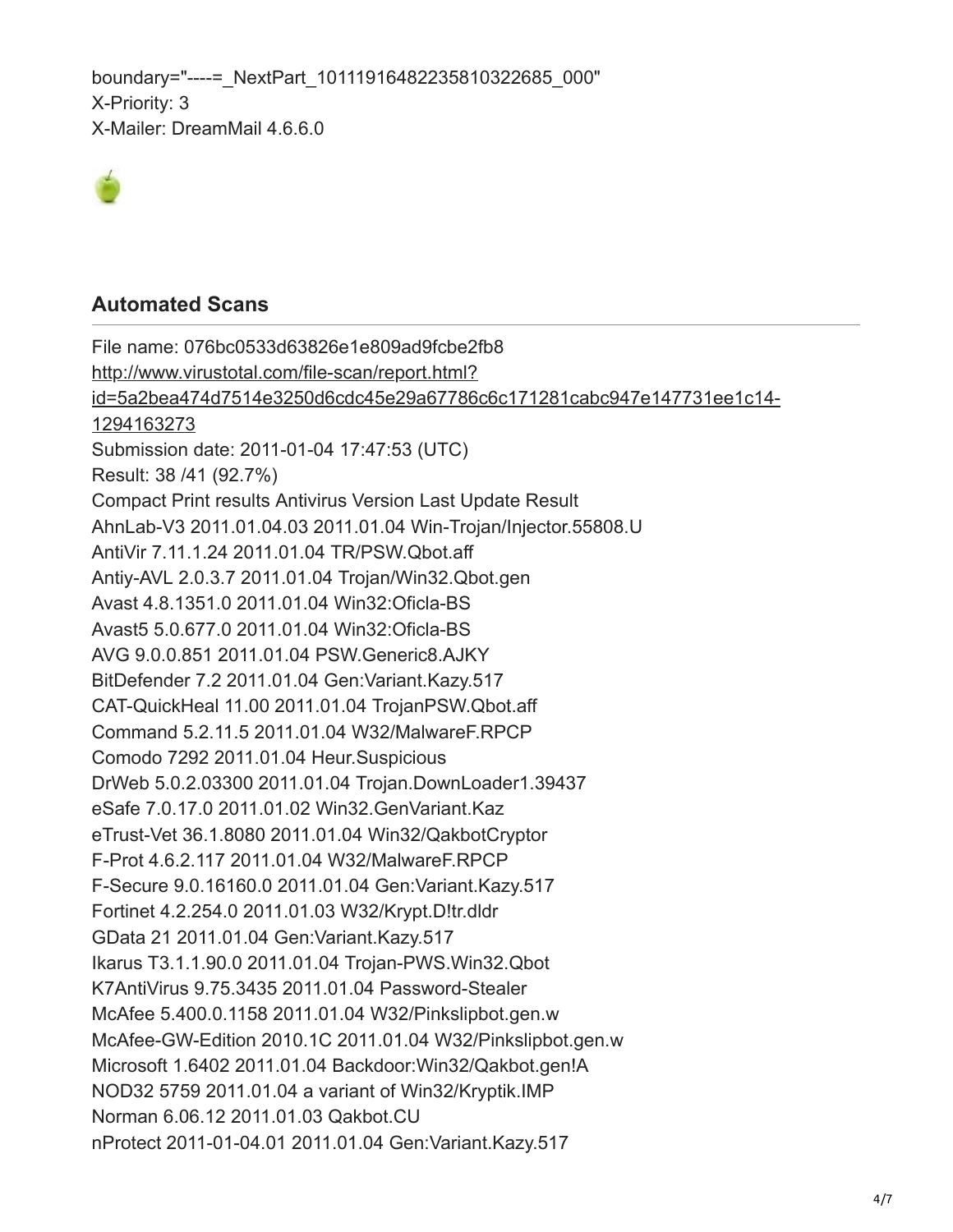Panda 10.0.2.7 2011.01.04 Bck/Qbot.AO PCTools 7.0.3.5 2011.01.04 Trojan-PSW.Generic Prevx 3.0 2011.01.04 High Risk Cloaked Malware Rising 22.81.01.03 2011.01.04 Trojan.Win32.Generic.524A8E11 Sophos 4.60.0 2011.01.04 Troj/QBot-AA SUPERAntiSpyware 4.40.0.1006 2011.01.04 - Symantec 20101.3.0.103 2011.01.04 Infostealer TheHacker 6.7.0.1.110 2011.01.03 Trojan/PSW.Qbot.aff TrendMicro 9.120.0.1004 2011.01.04 BKDR\_QAKBOT.SME TrendMicro-HouseCall 9.120.0.1004 2011.01.04 BKDR\_QAKBOT.SME VBA32 3.12.14.2 2011.01.04 Trojan-PSW.Win32.Qbot.aff VIPRE 7952 2011.01.04 Backdoor.Win32.Qakbot ViRobot 2011.1.4.4236 2011.01.04 Trojan.Win32.PSWQbot.55808 VirusBuster 13.6.127.0 2011.01.04 Trojan.PWS.Qbot!9zgzgM2LbIY Additional informationShow all MD5 : 076bc0533d63826e1e809ad9fcbe2fb8 file http://www.virustotal.com/file-scan/report.html? [id=a0fdd16f65c09159c673e82096905a68b772b5efc79259f3cee4cdbba3209724-](http://www.virustotal.com/file-scan/report.html?id=a0fdd16f65c09159c673e82096905a68b772b5efc79259f3cee4cdbba3209724-1287656963) 1287656963 Submission date: 2010-10-21 10:29:23 (UTC) Result: 34 /42 (81.0%) Compact Print results Antivirus Version Last Update Result AhnLab-V3 2010.10.21.02 2010.10.21 Dropper/Win32.Drooptroop AntiVir 7.10.13.12 2010.10.21 TR/Irux.A Authentium 5.2.0.5 2010.10.21 W32/Bamital.D.gen!Eldorado Avast 4.8.1351.0 2010.10.21 Win32:Crypt-HTA Avast5 5.0.594.0 2010.10.21 Win32:Crypt-HTA AVG 9.0.0.851 2010.10.21 Generic19.BCWJ BitDefender 7.2 2010.10.21 Trojan.Generic.4934134 CAT-QuickHeal 11.00 2010.10.21 Backdoor.Qakbot.a Comodo 6463 2010.10.21 UnclassifiedMalware eTrust-Vet 36.1.7924 2010.10.21 Win32/Qakbot.EU F-Prot 4.6.2.117 2010.10.20 W32/Bamital.D.gen!Eldorado F-Secure 9.0.16160.0 2010.10.21 Trojan.Generic.4934134 Fortinet 4.2.249.0 2010.10.21 W32/Krypt.D!tr.dldr GData 21 2010.10.21 Trojan.Generic.4934134 Ikarus T3.1.1.90.0 2010.10.21 Trojan-PWS.Win32.Qbot K7AntiVirus 9.66.2798 2010.10.20 Riskware Kaspersky 7.0.0.125 2010.10.21 Trojan-Dropper.Win32.Drooptroop.gss McAfee 5.400.0.1158 2010.10.21 W32/Pinkslipbot.gen.r McAfee-GW-Edition 2010.1C 2010.10.21 Generic.dx!uhr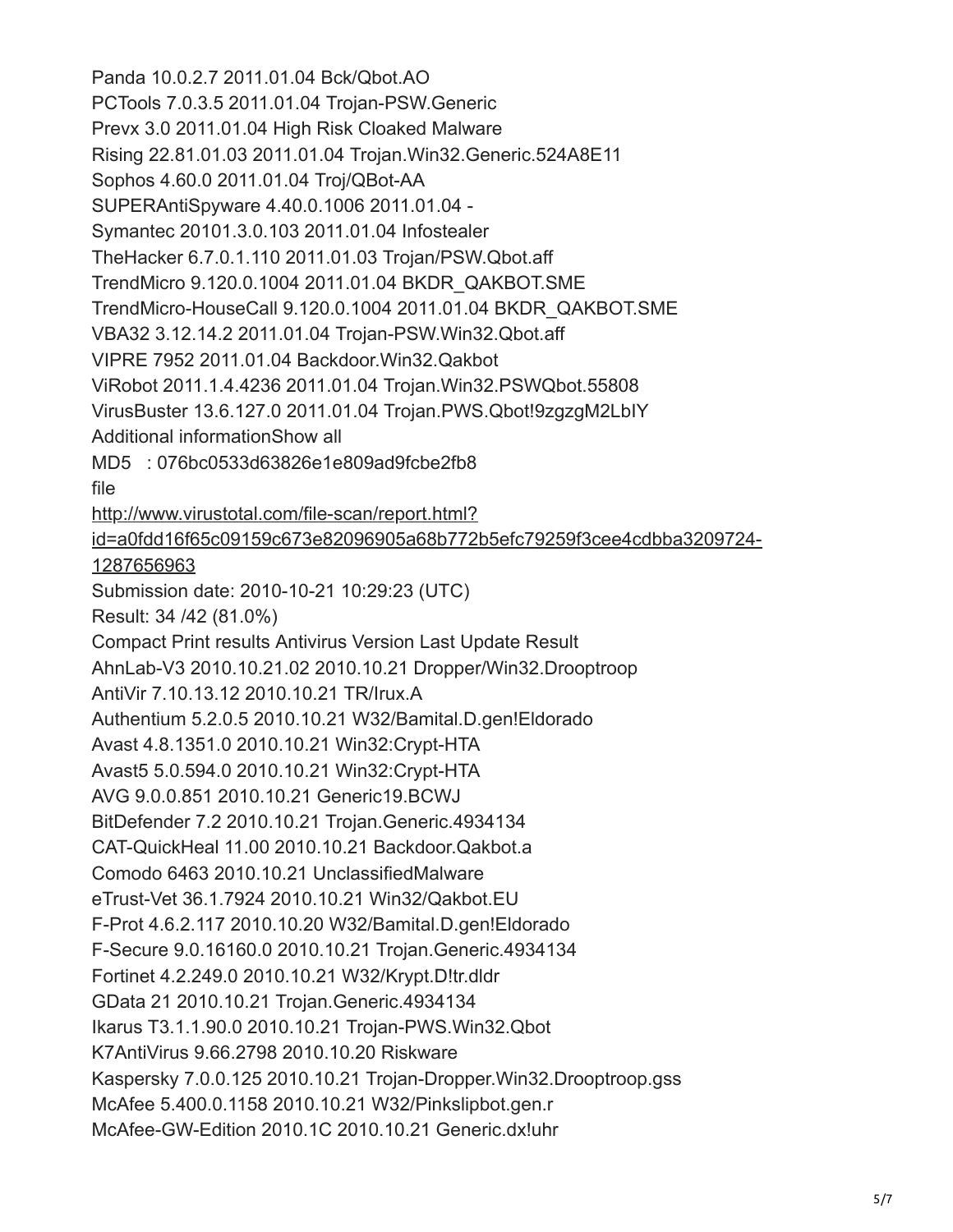Microsoft 1.6301 2010.10.21 Backdoor:Win32/Qakbot.gen!A NOD32 5550 2010.10.21 a variant of Win32/Kryptik.HJF Norman 6.06.10 2010.10.20 W32/Smalltroj.ZKOE nProtect 2010-10-21.01 2010.10.21 Trojan.Generic.4934134 Panda 10.0.2.7 2010.10.20 W32/Qbot.W.worm PCTools 7.0.3.5 2010.10.21 Malware.Qakbot!rem Prevx 3.0 2010.10.21 Medium Risk Malware Rising 22.70.02.05 2010.10.21 Trojan.Win32.Generic.523C21B2 Sophos 4.58.0 2010.10.21 Mal/Oficla-A Sunbelt 7109 2010.10.21 Backdoor.Win32.Qakbot SUPERAntiSpyware 4.40.0.1006 2010.10.21 - Symantec 20101.2.0.161 2010.10.21 W32.Qakbot TheHacker 6.7.0.1.063 2010.10.20 Trojan/Kryptik.hjf TrendMicro 9.120.0.1004 2010.10.21 BKDR\_QAKBOT.EOF TrendMicro-HouseCall 9.120.0.1004 2010.10.21 BKDR\_QAKBOT.EOF VirusBuster 12.69.9.0 2010.10.20 Trojan.Kryptik.BHXH MD5 : 120d845ac973b4a0cde2bc88d8530b3d 150d006eab34528e3305fbbb5ad82164 Submission date: 2011-02-24 01:01:36 (UTC) Result: 40 /43 (93.0%) http://www.virustotal.com/file-scan/report.html? [id=50f3460bcb2fbf92e97193391e06c955057cc5b81b5f0141ce7c76bbf1b8d99d-1298509296](http://www.virustotal.com/file-scan/report.html?id=50f3460bcb2fbf92e97193391e06c955057cc5b81b5f0141ce7c76bbf1b8d99d-1298509296) Compact Print results Antivirus Version Last Update Result AhnLab-V3 2011.02.24.00 2011.02.24 Win32/Ircbot.worm.variant AntiVir 7.11.3.207 2011.02.23 BDS/Bot.130361 Antiy-AVL 2.0.3.7 2011.02.23 Trojan/Win32.Zbot.gen Avast 4.8.1351.0 2011.02.23 Win32:Oficla-AR Avast5 5.0.677.0 2011.02.23 Win32:Oficla-AR AVG 10.0.0.1190 2011.02.23 Generic\_r.EW BitDefender 7.2 2011.02.24 Backdoor.Bot.130361 CAT-QuickHeal 11.00 2011.02.23 TrojanSpy.Zbot.asod Commtouch 5.2.11.5 2011.02.23 W32/Oficla.R.gen!Eldorado Comodo 7787 2011.02.23 TrojWare.Win32.Fraudpack.ICM DrWeb 5.0.2.03300 2011.02.24 Trojan.Hottrend.28 Emsisoft 5.1.0.2 2011.02.23 Trojan-Spy.Win32.Zbot!IK eTrust-Vet 36.1.8179 2011.02.23 Win32/Qakbot.FF F-Prot 4.6.2.117 2011.02.23 W32/Oficla.R.gen!Eldorado F-Secure 9.0.16160.0 2011.02.24 Backdoor.Bot.130361 Fortinet 4.2.254.0 2011.02.23 W32/Oficla.AWV!tr GData 21 2011.02.24 Backdoor.Bot.130361 Ikarus T3.1.1.97.0 2011.02.23 Trojan-Spy.Win32.Zbot Jiangmin 13.0.900 2011.02.23 TrojanSpy.Zbot.ryt